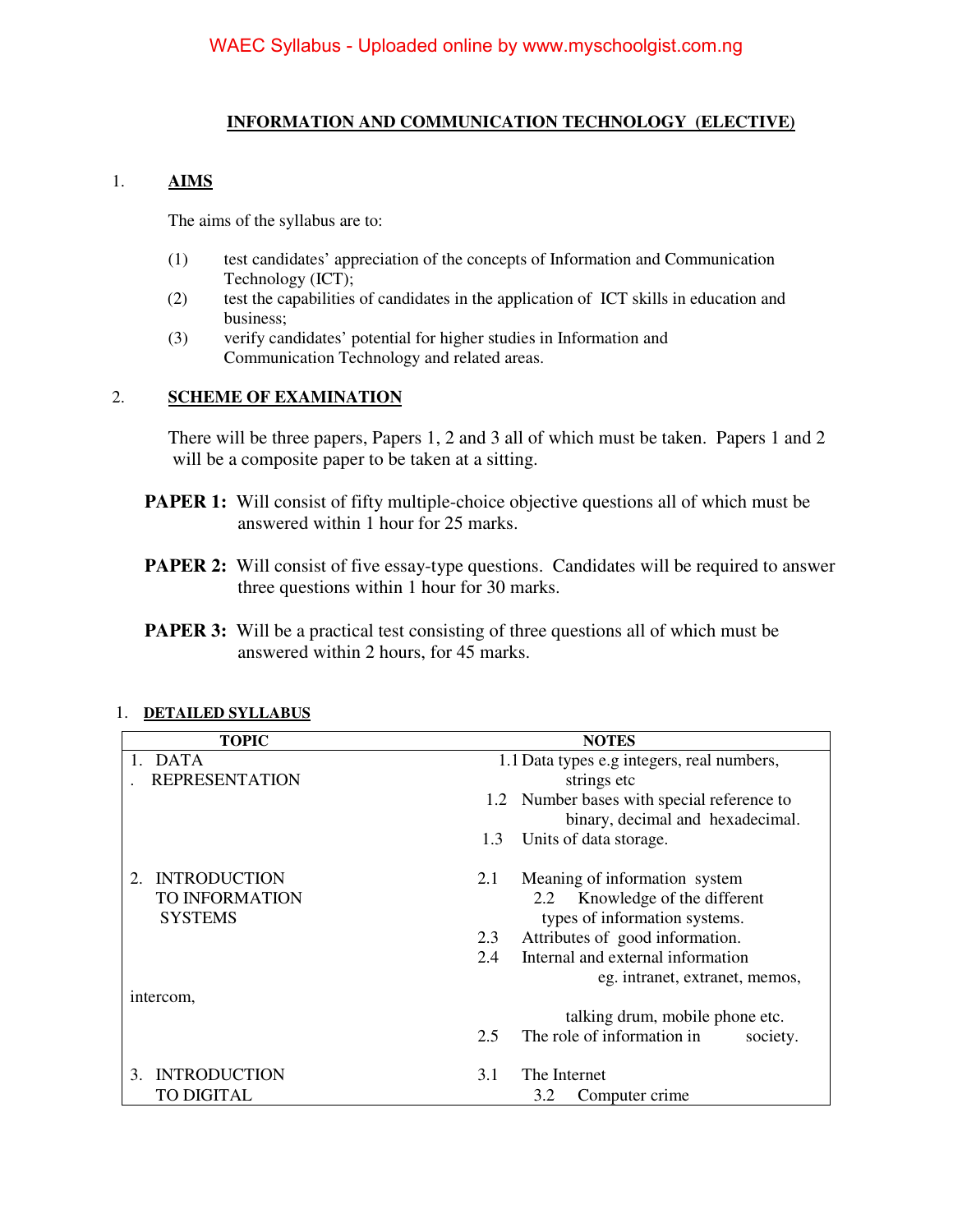# WAEC Syllabus - Uploaded online by www.myschoolgist.com.ng

| <b>TECHNOLOGY</b>        | 3.3<br>The role and impact of Information           |
|--------------------------|-----------------------------------------------------|
| <b>CULTURE</b>           | Technology on everyday life e.g                     |
|                          | e-business, e-health, e-mail,                       |
|                          | e-learning, Computer Based                          |
|                          | Training, Computer Assisted                         |
|                          | Manufacturing, Computer Aided Design, etc.          |
|                          | Knowledge of media types e.g digital videos<br>1.4  |
|                          | and                                                 |
|                          | 1.5<br>digital sounds, voice over internet protocol |
|                          | (VOIP), voice recognition system, etc.              |
| 4.<br><b>WORD</b>        | 4.1 Creating, editing and formatting documents.     |
| <b>PROCESSING</b>        | 4.2 Business documents eg. memos, reports etc.      |
|                          | 4.3<br>Mail merge.                                  |
|                          | 4.4<br>Printing of documents.                       |
|                          |                                                     |
| 5.<br><b>DESKTOP</b>     | 5.1<br>Creating, editing and formatting documents.  |
| <b>PUBLISHING</b>        | 5.2<br>Printing publications.                       |
| 6.<br><b>SPREADSHEET</b> | 6.1<br>Creating, editing and formatting documents.  |
|                          | 6.2<br>Sorting and querying for information.        |
|                          |                                                     |
|                          | 6.3<br>Creating graphs and charts to represent data |
| in                       |                                                     |
|                          | worksheets.                                         |
|                          | 6.4<br>Working with functions                       |
|                          | 6.5<br>Data security: use of passwords.             |
| <b>HARDWARE</b><br>7.    | 7.1<br>External components and their functions.     |
|                          | 7.2<br>Internal components and their functions.     |
|                          | 7.3<br>Computer Diagnostics and Maintenance.        |
|                          |                                                     |
| 8.<br><b>SOFTWARE</b>    | 8.1<br>System software e.g operating systems and    |
|                          | their functions.                                    |
|                          | 8.2<br>Utility programmes and their uses.           |
|                          | 8.3<br>Types of application programs.               |
|                          | Software licensing considerations.<br>8.4           |
|                          | 8.5<br>Installation and upgrading of computer       |
|                          | software.                                           |
|                          | 8.6<br>Software terminologies and concepts:         |
|                          | machine language;                                   |
|                          | high-level versus low level;                        |
|                          | use of fourth generation language;                  |
|                          | use of language translators;                        |
|                          | source code;                                        |
|                          | Error messages;                                     |
|                          | Software portability;                               |
|                          | Compilers;                                          |
|                          | Interpreters;                                       |
|                          | Assemblers, etc.                                    |